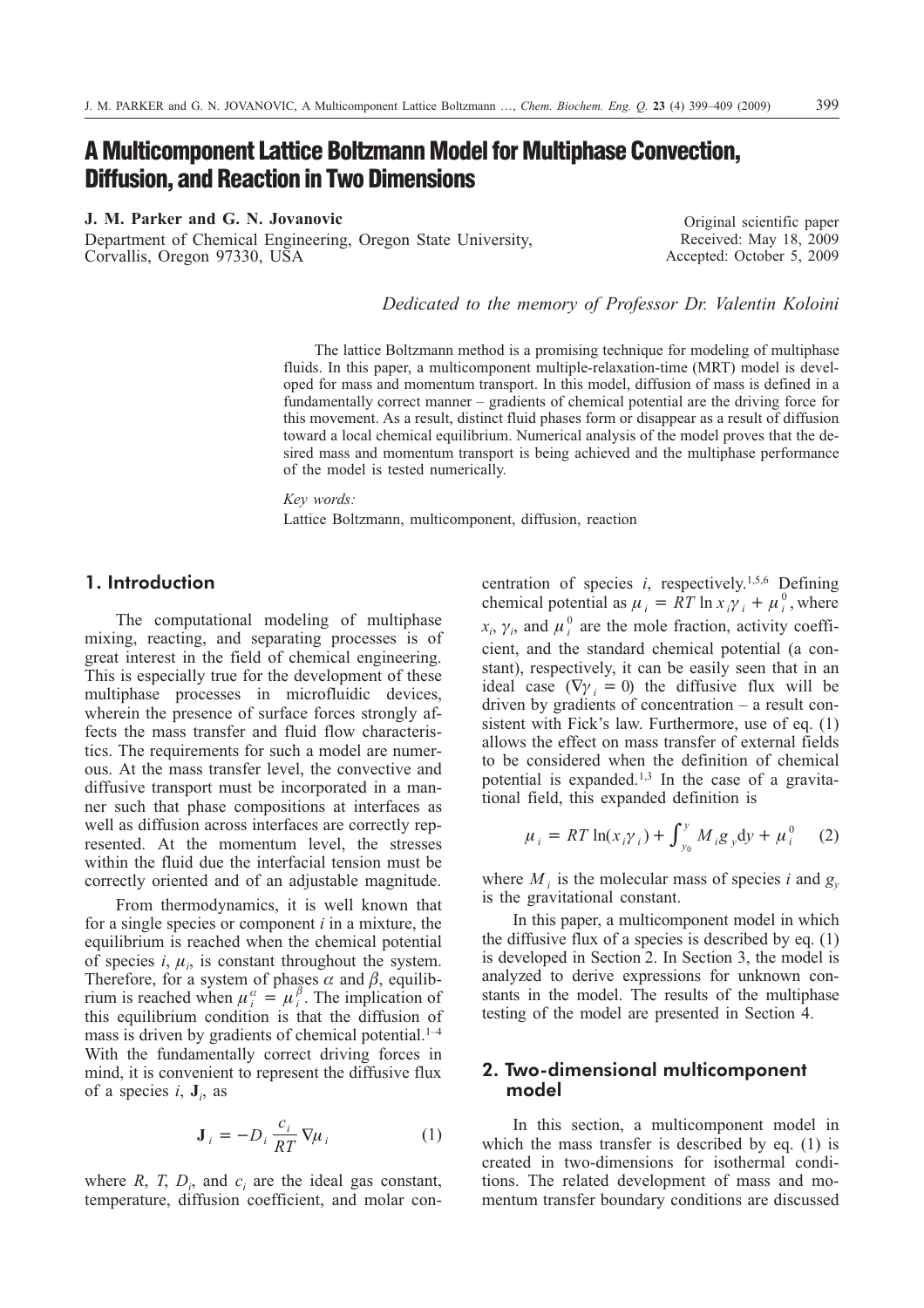by Parker.<sup>5</sup> The extension of the developed model to three dimensions or non-isothermal conditions is outside the scope of the paper, and will be presented in future communications.

Due to the dependence of thermodynamic functions on molar quantities, the models developed in this work are based upon molar densities rather than mass densities. Physically, this does not pose a problem due to the linear relationship between the amount of mass and number of moles of a species. For a multicomponent system, the discretization of the Boltzmann equation yields the following propagation equation for each species *i*

$$
\mathbf{f}_i(\mathbf{x} + \mathbf{e}\boldsymbol{\delta}_t, t + \boldsymbol{\delta}_t) = \mathbf{f}_i(\mathbf{x}, t) + \boldsymbol{\Omega}_i + \mathbf{M}^{-1} \boldsymbol{S}_i \boldsymbol{\delta}_t
$$
 (3)

where **x** is the set of locations, **e** is the discrete set of velocities (links),  $\Omega$  is the collision matrix, M is the transformation matrix, and  $S<sub>i</sub>$  is a moment-space source term. The velocity matrix, **e**, is the foundation of the model and is constructed on a D2Q9 basis as shown in eq. (4).

$$
\mathbf{e} = \begin{bmatrix} 0 & 1 & 0 & -1 & 0 & 1 & -1 & -1 & 1 \\ 0 & 0 & 1 & 0 & -1 & 1 & 1 & -1 & -1 \end{bmatrix} \tag{4}
$$

The source vector,  $S_i$ , contains a reaction rate term on the concentration moment and body force terms on the molar flux moments in the x- and y-direction. Setting all other moment source terms to zero, the source vector for the two-dimensional model is given in eq. (5).

$$
S_i = [R_i \ 0 \ 0 \ c_i g_x \ 0 \ c_i g_y \ 0 \ 0 \ 0]^T \qquad (5)
$$

In this model, collisions are described by the multiple-relaxation-time (MRT) formulation in which the transformation matrix **M** is used to calculate a local set of moments (concentration, flux, energy, etc),  $N_i$ , from the local distribution function  $f_i$ by  $N_i = Mf_i$ . The purpose of this transformation is to execute the collision step of the model in "moment-space" rather than "mass-space". In the MRT model, the collision matrix of a species  $i$ ,  $\Omega_i$ , takes the form

$$
\Omega_i = \mathbf{M}^{-1} \Lambda (N_i^{\text{eq}} - \mathbf{M} \mathbf{f}_i)
$$
 (6)

where  $\Lambda$  is a diagonalized set of relaxation rates

$$
\Lambda = \text{diag}\left(\lambda_1, \lambda_2, \lambda_3, \lambda_4, \lambda_5, \lambda_6, \lambda_7, \lambda_8, \lambda_9\right) \tag{7}
$$

that regulate the effect of the "collision" for each moment and  $N_i^{eq}$  is the set of equilibrium moments.

For this set of velocities, the nine moments that form the transformation matrix of the model, **M**, are adopted from the model of Lallemand and Luo.<sup>7</sup> In molar terms, the moments are related to the concen-

tration  $c_i$ , energy  $e_i$ , square of energy  $\varepsilon_i$ , molar flux in x-direction  $j_{x,i}$ , energy flux in x-direction  $q_{x,i}$ , molar flux in y-direction  $j_{y,i}$ , energy in y-direction  $q_{y,i}$ , the diagonal components of the stress tensor  $p_{xx}$ , and the off-diagonal components of the stress tensor  $p_{xv,i}$ . Defining each moment in **M** as linear combinations of **e**, **M** is defined as

$$
M = \begin{bmatrix} |e|^{0} \\ -4|e|^{0} + \frac{1}{c_{s}^{2}}(e_{x}^{2} + e_{y}^{2}) \\ 4|e|^{0} - \frac{7}{2c_{s}^{2}}(e_{x}^{2} + e_{y}^{2}) + \frac{1}{2c_{s}^{4}}(e_{x}^{2} + e_{y}^{2})^{2} \\ e_{x} \\ (-5|e|^{0} + \frac{1}{c_{s}^{2}}(e_{x}^{2} + e_{y}^{2})\Big) e_{x} \\ e_{y} \\ (-5|e|^{0} + \frac{1}{c_{s}^{2}}(e_{x}^{2} + e_{y}^{2})\Big) e_{y} \\ e_{x}^{2} - e_{y}^{2} \\ e_{x} e_{y} \end{bmatrix}
$$
(8)

and related to the set of moments by eq. (9).

$$
N_{i} = [c_{i} \ e_{i} \ \varepsilon_{i} \ j_{x,i} \ q_{x,i} \ j_{y,i} \ q_{y,i} \ p_{xx,i} \ p_{xy,i}]^{T} = Mf_{i}(9)
$$

From the values of  $c_i$ ,  $j_{x,i}$ , and  $j_{y,i}$  in eq. (9), the total concentration *c* and the total velocity in x- and y-directions,  $u_x$  and  $u_y$ , can be calculated.

$$
c = \sum_{i} c_{i} \quad u_{x} = \frac{\sum_{i} j_{x,i}}{c} \quad u_{y} = \frac{\sum_{i} j_{y,i}}{c} \quad (10)
$$

The equilibrium expressions for each moment in eq. (9) can be found by replacing **f***<sup>i</sup>* with the molar version of the Maxwell-Boltzmann distribution

$$
f_i^{eq}(\mathbf{c}) = c_i \left(\frac{3}{2\pi}\right)^{D/2} \exp\left(-\frac{3}{2}(\mathbf{c} - \mathbf{u})^2\right)
$$

and integrating over the entire range of velocities from  $-\infty$  to  $\infty$ .

$$
c_i = \iint f_i^{eq} d\mathbf{c} = c_i \tag{11a}
$$

$$
e_i^{eq} = \int \int \left( -4 + \frac{1}{c_s^2} (c_x^2 + c_y^2) \right) f_i^{eq} d\mathbf{c} =
$$
  
=  $-2c_i + \frac{1}{c_s^2} c_i (u_{x,i}^2 + u_{y,i}^2)$  (11b)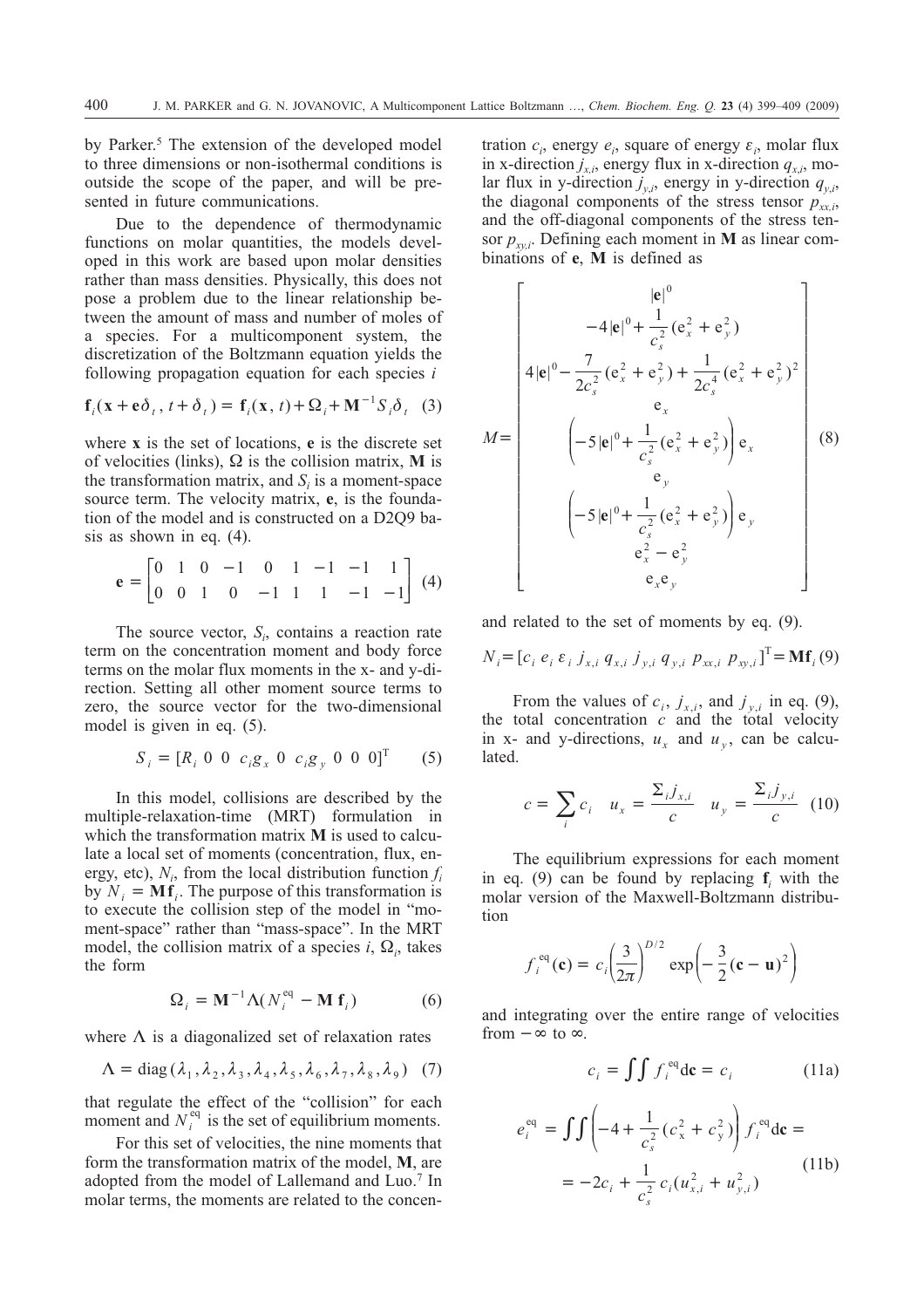$$
\varepsilon_i^{\text{eq}} = \int \int \left( 4 - \frac{7}{2c_s^2} (c_x^2 + c_y^2) + \frac{1}{2c_s^4} (c_x^2 + c_y^2)^2 \right) f_i^{\text{eq}} \, \mathrm{d} \mathbf{c} \approx
$$
\n
$$
\approx c_i - \frac{1}{c_s^2} c_i (u_{x,i}^2 + u_{y,i}^2)
$$
\n(11c)

$$
j_{x,i}^{\text{eq}} = \iint c_x f_i^{\text{eq}} d\mathbf{c} = c_i u_{x,i} \tag{11d}
$$

$$
q_{x,i}^{\text{eq}} = \int \int \left( -5 + \frac{1}{c_s^2} (c_x^2 + c_y^2) \right) c_x f_i^{\text{eq}} d\mathbf{c} \approx -c_i u_{x,i} (11e)
$$

$$
j_{y,i}^{\text{eq}} = \iint c_y f_i^{\text{eq}} d\mathbf{c} = c_i u_{y,i} \tag{11f}
$$

$$
q_{y,i}^{\text{eq}} = \int \int \left( -5 + \frac{1}{c_s^2} (c_x^2 + c_y^2) \right) c_y f_i^{\text{eq}} \, \mathrm{d} \mathbf{c} \approx -c_i u_{y,i} \, (11g)
$$

$$
p_{xx,i}^{\text{eq}} = \int \int (c_x^2 - c_y^2) f_i^{\text{eq}} d\mathbf{c} = c_i (u_{x,i}^2 - u_{y,i}^2) \tag{11h}
$$

$$
p_{xy,i}^{\text{eq}} = \int \int u_{x,i} u_{y,i} f_i^{\text{eq}} d\mathbf{c} = c_i u_{x,i} u_{y,i} \quad (11i)
$$

The equilibrium expressions for  $\varepsilon_i^{\text{eq}}$ ,  $q_{x,i}^{\text{eq}}$ , and  $q_{y,i}^{\text{eq}}$  are truncated to include only second order terms, which makes the equilibrium expressions in eq. (11) consistent with expressions used in previous work.7,8

In this multicomponent model, the local equilibrium velocity of a species is dependent on the average velocity and the local gradients of activity coefficients and total density. This is defined as

$$
\mathbf{u}_{i} = \mathbf{u} - D_{i} \nabla \ln \gamma_{i} + D_{i} \nabla \ln c + \mathbf{u}_{\text{corr}} + \mathbf{u}_{i,\text{corr}} \tag{12}
$$

where  $\mathbf{u}_{\text{corr}}$  and  $\mathbf{u}_{i,\text{corr}}$  are terms to correct for errors in approximating local derivatives and numerical error terms in the lattice Boltzmann method, respectively.

For integration purposes it can be assumed that around a node, **u**, **u**<sub>corr</sub> and **u**<sub>*i*,corr</sub> do not vary spatially. The presence of the gradients of  $\ln \gamma_i$  and ln *c* in  $\mathbf{u}_i$ , however, indicate that  $\ln \gamma_i$  and  $\ln c$ , have at least first derivatives in the x- and y-directions. The effect of this on the fourth and sixth moment equilibrium expressions will be used to determine the stencil for estimating  $\nabla \ln \gamma_i$  and  $\nabla \ln c$ .

For these moments, the numerical integration of eq. (11d) and eq. (11f) is considered. As is done commonly with LBGK models, the Maxwell-Boltzmann distribution can be integrated over a nine point stencil using an Hermite form of Gauss quadrature.9 Truncating the exponential expression to first order velocity terms, eq. (11d) and eq. (11f) are integrated over the nine links  $\alpha$  by the expressions

$$
j_{x,i}^{\text{eq}} = \iint \mathbf{c}_x f_i^{\text{eq}} \Gamma \text{d}\mathbf{c} = \sum_{\alpha} \omega_{\alpha} c_i \mathbf{c}_x [1 + 3\mathbf{c}_{\alpha} \cdot (13a)
$$

$$
\cdot (\mathbf{u} + \mathbf{u}_{\text{corr}} + \mathbf{u}_{i,\text{corr}} - D_i \nabla \ln \gamma_i \big|_{\alpha} + D_i \nabla \ln c \big|_{\alpha})]
$$
(13a)

$$
j_{y,i}^{\text{eq}} = \iint \mathbf{c}_y f_i^{\text{eq}} \Gamma \text{d}\mathbf{c} = \sum_{\alpha} \omega_{\alpha} c_i \mathbf{c}_y [1 + 3\mathbf{c}_{\alpha} \cdot (13b) + (\mathbf{u} + \mathbf{u}_{\text{corr}} + \mathbf{u}_{i,\text{corr}} - D_i \nabla \ln \gamma_i]_{\alpha} + D_i \nabla \ln c_{\alpha}^{\dagger})]
$$

where  $\omega = \frac{1}{36} [16 \ 4 \ 4 \ 4 \ 4 \ 1 \ 1 \ 1 \ 1]^T$ . Assuming

that second derivatives of  $\ln \gamma_i$  and  $\ln c$  are zero around a node, the gradient on each link  $\alpha$  is estimated with second-order finite differences.

$$
\partial_x \ln \gamma_i \Big|_{\alpha} = \begin{cases}\n(\ln \gamma_{i,2} - \ln \gamma_{i,4})/2 & \alpha = 1, 2, 4 \\
(\ln \gamma_{i,6} - \ln \gamma_{i,7})/2 & \alpha = 3, 6, 7 \\
(\ln \gamma_{i,9} - \ln \gamma_{i,8})/2 & \alpha = 5, 8, 9\n\end{cases}
$$
\n
$$
\partial_y \ln \gamma_i \Big|_{\alpha} = \begin{cases}\n(\ln \gamma_{i,3} - \ln \gamma_{i,5})/2 & \alpha = 1, 3, 5 \\
(\ln \gamma_{i,6} - \ln \gamma_{i,9})/2 & \alpha = 2, 6, 9 \\
(\ln \gamma_{i,7} - \ln \gamma_{i,8})/2 & \alpha = 4, 7, 8\n\end{cases}
$$
\n
$$
\partial_x \ln c \Big|_{\alpha} = \begin{cases}\n(\ln c_2 - \ln c_4)/2 & \alpha = 1, 2, 4 \\
(\ln c_6 - \ln c_7)/2 & \alpha = 3, 6, 7 \\
(\ln c_9 - \ln c_8)/2 & \alpha = 5, 8, 9 \\
(\ln c_6 - \ln c_9)/2 & \alpha = 2, 6, 9 \\
(\ln c_7 - \ln c_8)/2 & \alpha = 2, 6, 9 \\
(\ln c_7 - \ln c_8)/2 & \alpha = 4, 7, 8\n\end{cases}
$$

The result of the summations of eq. (13a) and (13b) is

$$
j_{x,i}^{\text{eq}} = c_i (u_x + u_{x,\text{corr}} + u_{x,i,\text{corr}} - D_i \varphi_x \ln \gamma_i + D_i \varphi_x \ln c)
$$
 (14a)

$$
j_{y,i}^{\text{eq}} = c_i (u_y + u_{y,\text{corr}} + u_{y,i,\text{corr}} - D_i \varphi_y \ln \gamma_i + D_i \varphi_y \ln c)
$$
 (14b)

where

$$
\varphi_x = \frac{1}{12} [0 \ 4 \ 0 \ -4 \ 0 \ 1 \ -1 \ -1 \ 1]
$$

$$
\varphi_y = \frac{1}{12} [0 \ 0 \ 4 \ 0 \ -4 \ 1 \ 1 \ -1 \ -1].
$$

Comparing eq. (11d) and eq. (11f) with eq. (14a) and eq. (14b), it can easily be seen that the proper stencil for estimating the equilibrium gradients in the model is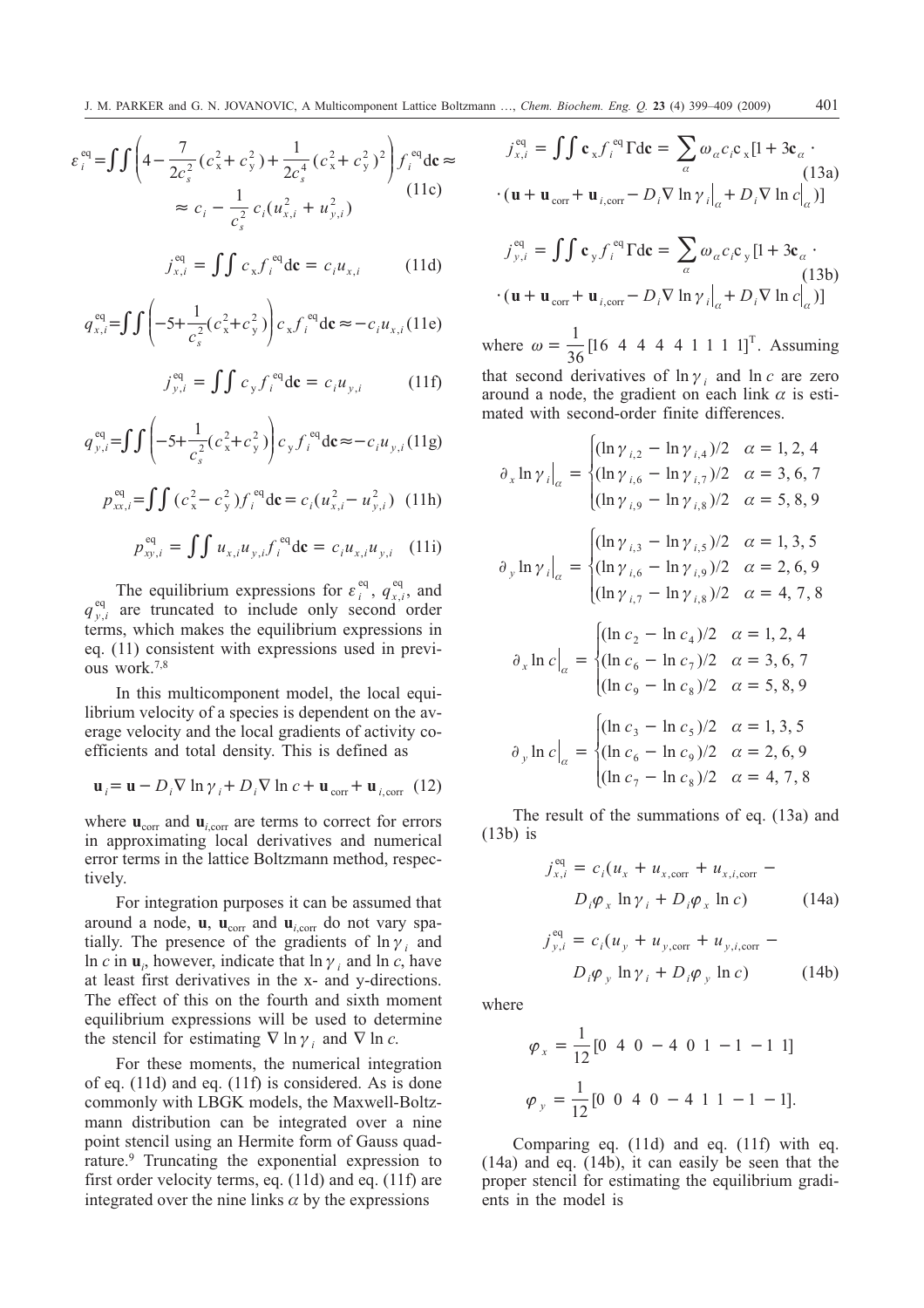$$
\nabla \ln \gamma_i = \sum_{\alpha} \varphi_{\alpha} \ln \gamma_{i,\alpha}
$$

$$
\nabla \ln c = \sum_{\alpha} \varphi_{\alpha} \ln c_{\alpha}.
$$

This result for the optimal stencil is consistent with the results of experimental examination of stencil form for the model.<sup>5</sup>

In the case where the local diffusion coefficient is equal for all species, the Gibbs-Duhem equation ensures that the total momentum is conserved, a fundamental principle built into activity coefficient estimations such as the UNIFAC method or the three-suffix Margules equation. In an ideal model, the inclusion of these methods alone would guarantee the conservation of momentum. In a real implementation of the model, however, errors in the derivative estimations can cause the Gibbs-Duhem equation to be violated, thereby disrupting the momentum conservation. The bulk velocity correction term,  $\mathbf{u}_{\text{corr}}$ , is included in the velocity expression to correct for these errors. For the case where local diffusion coefficients are equal for all species, the bulk correction term is calculated using eq. (15).

$$
\mathbf{u}_{\text{corr}} = \frac{\sum_{i} D_{i} c_{i} \nabla \ln \gamma_{i} - D_{i} c_{i} \nabla \ln c - c_{i} \mathbf{u}_{i,\text{corr}}}{c}
$$
 (15)

It is of interest to understand the effect that intermolecular interactions have on the fluid behavior. Examining the single species velocity and the mixing rules, eq. (12) and eq. (10), it is apparent that in an ideal case ( $\nabla \gamma_i = 0$ ),  $\mathbf{u}_i$  equals **u** for all *i* and the multi-species fluid behavior will be consistent with that of a single species fluid for all moments. In a non-ideal case, however, **u***<sup>i</sup>* will not equal **u** for all species. Upon examination of the moment expressions in eq. (11) for the non-ideal case, it is clear the moments  $c_i$ ,  $j_{x,i}^{\text{eq}}, q_{x,i}^{\text{eq}}, j_{y,i}^{\text{eq}}$ , and  $q_{y,i}^{\text{eq}}$  are completely conserved. The equilibrium expressions for  $e_i^{\text{eq}}$ ,  $e_i^{\text{eq}}$ ,  $p_{xx,i}^{\text{eq}}$ , and  $p_{xy,i}^{\text{eq}}$ , however, have non-conserved components in them which can be separated from these conserved parts. Defining  $u'_{x,i} = u_{x,i} - u_x$  and  $u'_{y,i} = u_{y,i} - u_y$ , these non-conserved parts are given in eq. (16).

$$
e_{\text{noncons},i} = \frac{1}{c_s^2} c_i (u'_{x,i}^2 + u'_{y,i}^2)
$$
 (16a)

$$
\varepsilon_{\text{noncons},i} = -\frac{1}{c_s^2} c_i (u_{x,i}'^2 + u_{y,i}'^2) \qquad (16b)
$$

$$
p_{xx,\text{noncons},i} = c_i (u_{x,i}^{\prime 2} - u_{y,i}^{\prime 2}) \qquad (16c)
$$

$$
p_{xy,\text{noncons},i} = c_i u'_{x,i} u'_{y,i} \tag{16d}
$$

To determine the effect of each non-conserved expression on the fluid behavior, the non-conserved terms in the single species equilibrium expressions are scaled by a factor  $\kappa_i$  specific to each moment *j*. Doing so, the equilibrium moments  $N_i^{\text{eq}}$  are

$$
N_i^{\text{eq}} =\n\begin{bmatrix}\nc_i \\
-2c_i + \frac{1}{c_s^2} c_i (u_x^2 + u_y^2 + 2u_{x,i}' u_x + \\
+ 2u_{y,i}' u_y + \kappa_2 u_{x,i}'^2 + \kappa_2 u_{y,i}'^2) \\
c_i - \frac{1}{c_s^2} c_i (u_x^2 + u_y^2 + 2u_{x,i}' u_x + \\
+ 2u_{y,i}' u_y + \kappa_3 u_{x,i}'^2 + \kappa_3 u_{y,i}'^2) \\
c_i u_{x,i} \\
c_i u_{x,i} \\
-c_i u_{y,i} \\
-c_i u_{y,i} \\
-c_i u_{y,i} \\
c_i (u_x^2 - u_y^2 + 2u_{x,i}' u_x - 2u_{y,i}' u_y + \\
+ \kappa_8 u_{x,i}'^2 - \kappa_8 u_{y,i}'^2) \\
c_i (u_x u_y + u_{x,i}' u_y + u_{y,i}' u_x + \kappa_9 u_{x,i}' u_{y,i})\n\end{bmatrix}
$$
\n(17)

## **3. Model analysis**

To determine the mass and momentum transfer characteristics of the model as well as relationships between model parameters and physical fluid parameters, the model is analyzed following the method of McCracken *et al.*<sup>8</sup> This analysis begins by assuming the following expansions in terms of a small parameter  $\varepsilon$  for the populations of  $f$  on each  $\lim k \alpha$ :

$$
f_{i,\alpha}(\mathbf{x} + \mathbf{e}_{\alpha} \delta_{t}, t + \delta_{t}) = \sum_{n=0}^{\infty} \frac{\varepsilon^{n}}{n!} \partial_{t} + \mathbf{e}_{\alpha} \cdot \nabla)^{n} f_{i,\alpha}(\mathbf{x}, t)
$$
  

$$
f_{i,\alpha} = \sum_{n=0}^{\infty} \varepsilon^{n} f_{i,\alpha}^{(n)} \qquad \partial_{t} = \sum_{n=0}^{\infty} \varepsilon^{n} \partial_{t_{n}}
$$
(18)

From eq. (3) and eq. (6), the defining equation for the lattice Boltzmann model is

$$
f_{i,a}(\mathbf{x} + \mathbf{e}_a \delta t, t + \delta t) =
$$
\n
$$
= f_{i,a}(\mathbf{x}, t) + \sum_j \mathbf{T}_{a,j} (f_{i,j}^{eq} - f_{i,j}) + \varepsilon \mathbf{M}^{-1} S_i,
$$
\n(19)

providing the following

$$
N_i^{eq} = \mathbf{M} f_i^{eq} \qquad \mathbf{T} = \mathbf{M}^{-1} \Lambda \mathbf{M} \qquad \varepsilon \approx \delta_i.
$$

Substituting eq. (18) into eq. (19) and expanding up to  $n = 2$ , the following expressions orders  $\varepsilon^0$ ,  $\varepsilon^1$ ,  $\varepsilon^2$  are obtained: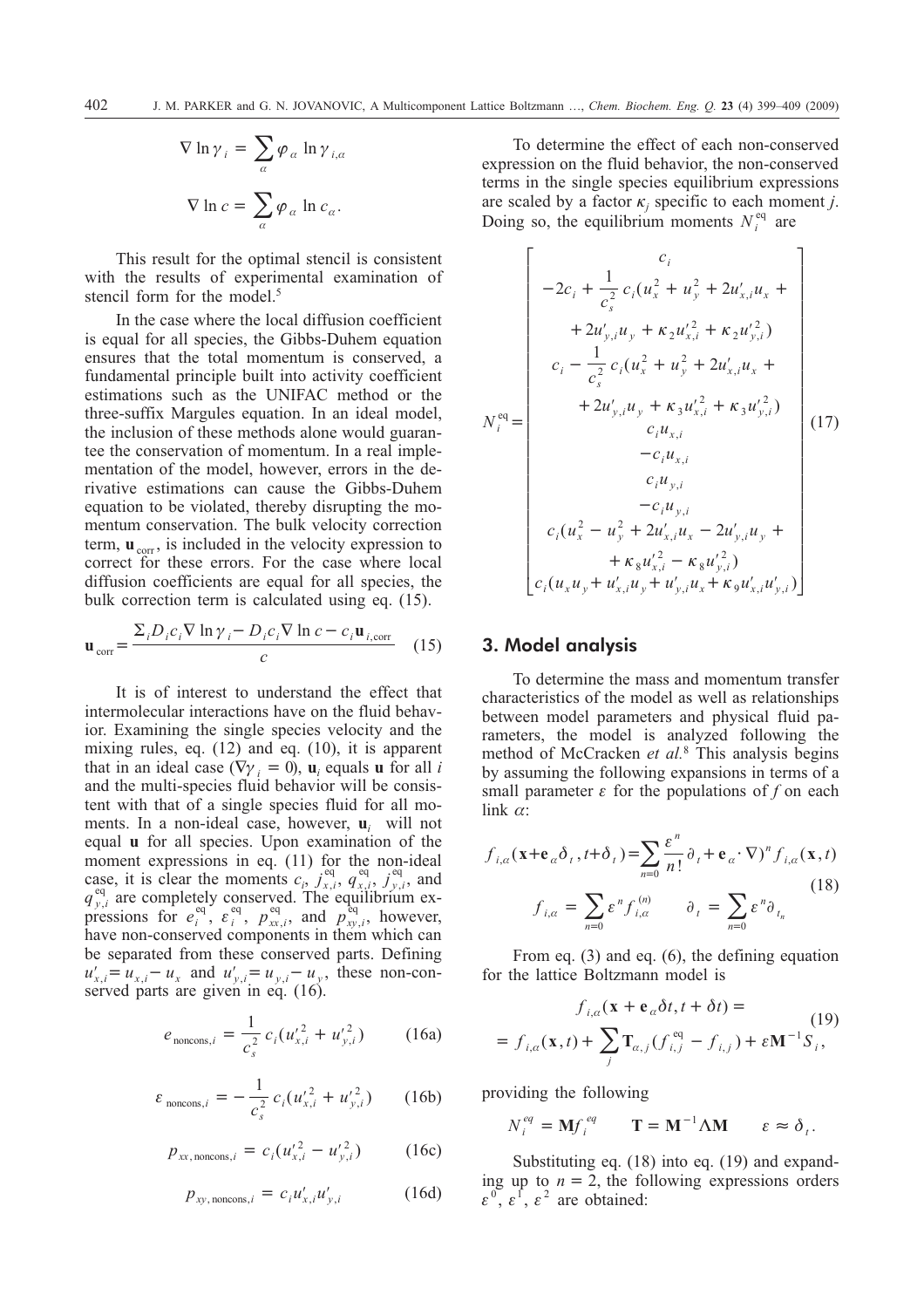$$
f_{i,a}^{(0)} = f_{i,a}^{eq} \tag{20a}
$$

$$
\partial_{t_0} f_{i,\alpha}^{(0)} + \mathbf{e}_{\alpha} \cdot \nabla f_{i,\alpha}^{(0)} = -\sum_j \mathbf{T}_{\alpha,j} f_{i,j}^{(1)} + \mathbf{M}^{-1} S_i \quad (20b)
$$

$$
\partial_{t_0} f_{i,\alpha}^{(1)} + \partial_{t_1} f_{i,\alpha}^{(0)} + \mathbf{e}_{\alpha} \cdot \nabla f_{i,\alpha}^{(1)} +
$$
\n
$$
+ \frac{1}{2} (\partial_{t_0} + \mathbf{e}_{\alpha} \cdot \nabla)^2 f_{i,\alpha}^{(0)} = - \sum_j \mathbf{T}_{\alpha,j} f_{i,j}^{(2)} \tag{20c}
$$

Rearranging and performing substitution of lower order equations into the higher order equations, eq. (20) can be converted from mass-space to moment-space by multiplying through by **M**

$$
\mathbf{M}f_i^{(0)} = N_i^{eq} \tag{21a}
$$

$$
(\partial_{t_0} + \mathbf{E}) N_i^{eq} = -\Lambda N_i^{(1)} + S_i \qquad (21b)
$$

$$
\partial_{t_1} N_i^{eq} + (\partial_{t_0} + \mathbf{E}) \left( N_i^{(1)} - \frac{1}{2} \Lambda N_i^{(1)} \right) = -\Lambda N_i^{(2)} \text{ (21c)}
$$

where

$$
N_i^{(1)} = Mf_i^{(1)}, N_i^{(2)} = Mf_i^{(2)}
$$
 and  $E = M \text{ diag}(e \cdot \nabla)M^{-1}$ .

To perform the analysis specific for the two-dimensional MRT model outlined in Section 2, it is necessary to use **e**, **M**,  $S_i$ ,  $N_i^{eq}$ , and  $\Lambda$  defined in eqs. (4), (8), (5), (17), and (7), respectively. The variables introduced in eq. (21) for analysis purposes,  $N_i^{(1)}$  and  $N_i^{(2)}$ , are defined as

 $N_i^{(1)}$  = [0  $e_i^{(1)} e_i^{(1)} j_{i,x}^{(1)} q_{i,x}^{(1)} j_{i,y}^{(1)} q_{i,y}^{(1)} p_{i,x}^{(1)}$ ,  $\scriptstyle (1)$ ,  $\scriptstyle (1)$ ,  $\scriptstyle (1)$ ,  $\mathcal{L}^{(1)}=[0 \; e_i^{(1)} \; \varepsilon_i^{(1)} \; j_{i,x}^{(1)} \; q_{i,x}^{(1)} \; j_{i,y}^{(1)} \; q_{i,y}^{(1)} \; p_{i,xx}^{(1)} \; p_{i,xy}^{(1)}]^{\mathrm{T}}$  (22a)

and

$$
N_i^{(2)} = [0 \; e_i^{(2)} \; \varepsilon_i^{(2)} \; j_{i,x}^{(2)} \; q_{i,x}^{(2)} \; j_{i,y}^{(2)} \; q_{i,y}^{(2)} \; p_{i,xx}^{(2)} \; p_{i,xy}^{(2)}]^\mathrm{T} (22b)
$$

The summation of these new variables will be critical to the analysis of the behavior of the entire fluid. In the mass and molar flux moments,  $c_i$ ,  $j_{1,x}^{(1)}$  $_{1,x}^{(1)},$ and  $j_{1,y}^{(1)}$  $_{1,y}^{(1)}$ , conservation laws require that the summation equals zero. For other modes, the sum is represented by additional variables created for the analysis. The summation of  $N_i^{(1)}$  and  $N_i^{(2)}$  for all species is

$$
N^{(1)} = \sum_{i} N^{(1)}_{i} = [0 e^{(1)} \varepsilon^{(1)} 0 q^{(1)}_{x} 0 q^{(1)}_{y} p^{(1)}_{xx} p^{(1)}_{xy}]^{T}
$$
 (23a)

and

$$
N^{(2)} = \sum_{i} N_i^{(2)} = [0 \ e^{(2)} \ \varepsilon^{(2)} \ 0 \ q_x^{(2)} \ 0 \ q_y^{(2)} \ p_{xx}^{(2)} \ p_{xy}^{(2)}]^\mathrm{T} \tag{23b}
$$

Substituting **e**, **M**,  $N_i^{eq}$ ,  $N_i^{(1)}$ , and  $N_i^{(2)}$  into eq. (21b) generates an equation for each of the nine moments. For this analysis, only the first, second, fourth, sixth, eighth, and ninth moments are needed.

$$
R_i = \partial_{t_0} c_i + \partial_x (c_i u_{i,x}) + \partial_y (c_i u_{i,y})
$$
 (24a)

$$
-\lambda_2 e_i^{(1)} = -2\partial_{t_0} c_i + \partial_{t_0} \left( \frac{1}{c_s^2} c_i (\kappa_2 u_{x,i}^2 + + \kappa_2 u_{y,i}^2 + 2u_{x,i} u_x + 2u_{y,i} u_y + u_x^2 + u_y^2) \right)
$$
(24b)

$$
-\lambda_4 j_{i,x}^{(1)} + c_i q_x = \partial_{t_0} (c_i u_{i,x}) + \partial_y (\kappa_9 c_i u'_{x,i} u'_{y,i} +
$$
  
+  $c_i u'_{x,i} u_y + c_i u_{y,i} u_x) + \partial_x \left(c_i c_s^2 + (24c)\right)$ 

$$
+\frac{\kappa_2+\kappa_8}{2}c_iu_{x,i}^{\prime 2}+\frac{\kappa_2-\kappa_8}{2}c_iu_{y,i}^{\prime 2}+2c_iu_{x,i}^{\prime}u_x+c_iu_x^2\bigg)
$$

$$
-\lambda_{6}j_{i,y}^{(1)} + c_{i}q_{y} = \partial_{t_{0}}(c_{i}u_{i,y}) + \partial_{x}(\kappa_{9}c_{i}u_{y,i}^{\prime}u_{x,i}^{\prime} ++ c_{i}u_{y,i}^{\prime}u_{x} + c_{i}u_{x,i}u_{y}) + \partial_{y}\left(c_{i}c_{s}^{2} + (24d)\right)
$$

$$
+\frac{\kappa_2+\kappa_8}{2}c_i u_{y,i}^{\prime 2}+\frac{\kappa_2-\kappa_8}{2}c_i u_{x,i}^{\prime 2}+2c_i u_{y,i}^{\prime} u_y+c_i u_y^2\bigg)
$$

$$
-\lambda_{8} p_{i,xx}^{(1)} = \partial_{t_{0}} (c_{i} (\kappa_{8} u_{x,i}^{\prime 2} - \kappa_{8} u_{y,i}^{\prime 2} ++ 2u_{x,i}^{\prime} u_{x} - 2u_{y,i}^{\prime} u_{y} + u_{x}^{2} - u_{y}^{2}) ) + (24e)+ (2 - 4c_{s}^{2}) \partial_{x} (c_{i} u_{i,x}) - (2 - 4c_{s}^{2}) \partial_{y} (c_{i} u_{i,y})- \lambda_{9} p_{i,xy}^{(1)} = \partial_{t_{0}} (c_{i} (\kappa_{9} u_{x,i}^{\prime} u_{y,i}^{\prime} ++ u_{y,i}^{\prime} u_{x} + u_{x,i}^{\prime} u_{y} + u_{x} u_{y}) ) + (24f)
$$

where  $u'_{x,i} = u_{x,i} - u_x$  and  $u'_{y,i} = u_{y,i} - u_y$ . The analysis is continued by substituting variables **e**, **M**,  $N_i^{eq}$ ,  $S_i$ ,  $\Lambda$ ,  $N_i^{(1)}$ , and  $N_i^{(2)}$  into eq. (21c), yielding an additional nine equations for each of the moments in the model. For the analysis of the mass and momentum transfer, only the equations for the mass and molar flux moments are needed.

 $+ (4c_s^2 - 1)(\partial_x(c_i u_{i,y}) + \partial_y(c_i u_{i,x}))$ 

$$
0 = \partial_{t_1} c_1 + \partial_x \left[ \left( 1 - \frac{\lambda_4}{2} \right) j_{i,x}^{(1)} \right] + \partial_y \left[ \left( 1 - \frac{\lambda_6}{2} \right) j_{i,y}^{(1)} \right] (25a)
$$
  

$$
- \lambda_4 j_{i,x}^{(2)} = \partial_{t_1} (c_i u_{i,x}) + \partial_{t_0} j_{i,x}^{(1)} + \partial_y \left[ \left( 1 - \frac{\lambda_9}{2} \right) p_{i,xy}^{(1)} \right] +
$$

$$
+ \partial_x \left[ \left( \frac{1}{2} - \frac{\lambda_8}{4} \right) p_{i,xx}^{(1)} + \frac{1}{2} c_s^2 \left( 1 - \frac{\lambda_2}{2} \right) e_i^{(1)} \right] (25b)
$$

$$
- \lambda_6 j_{i,y}^{(2)} = \partial_{t_1} (c_i u_{i,y}) + \partial_{t_0} j_{i,y}^{(1)} + \partial_x \left[ \left( 1 - \frac{\lambda_9}{2} \right) p_{i,xy}^{(1)} \right] +
$$

$$
+ \partial_y \left[ \frac{1}{2} c_s^2 \left( 1 - \frac{\lambda_2}{2} \right) e_i^{(1)} - \left( 1 - \frac{\lambda_8}{2} \right) p_{i,xx}^{(1)} \right] (25c)
$$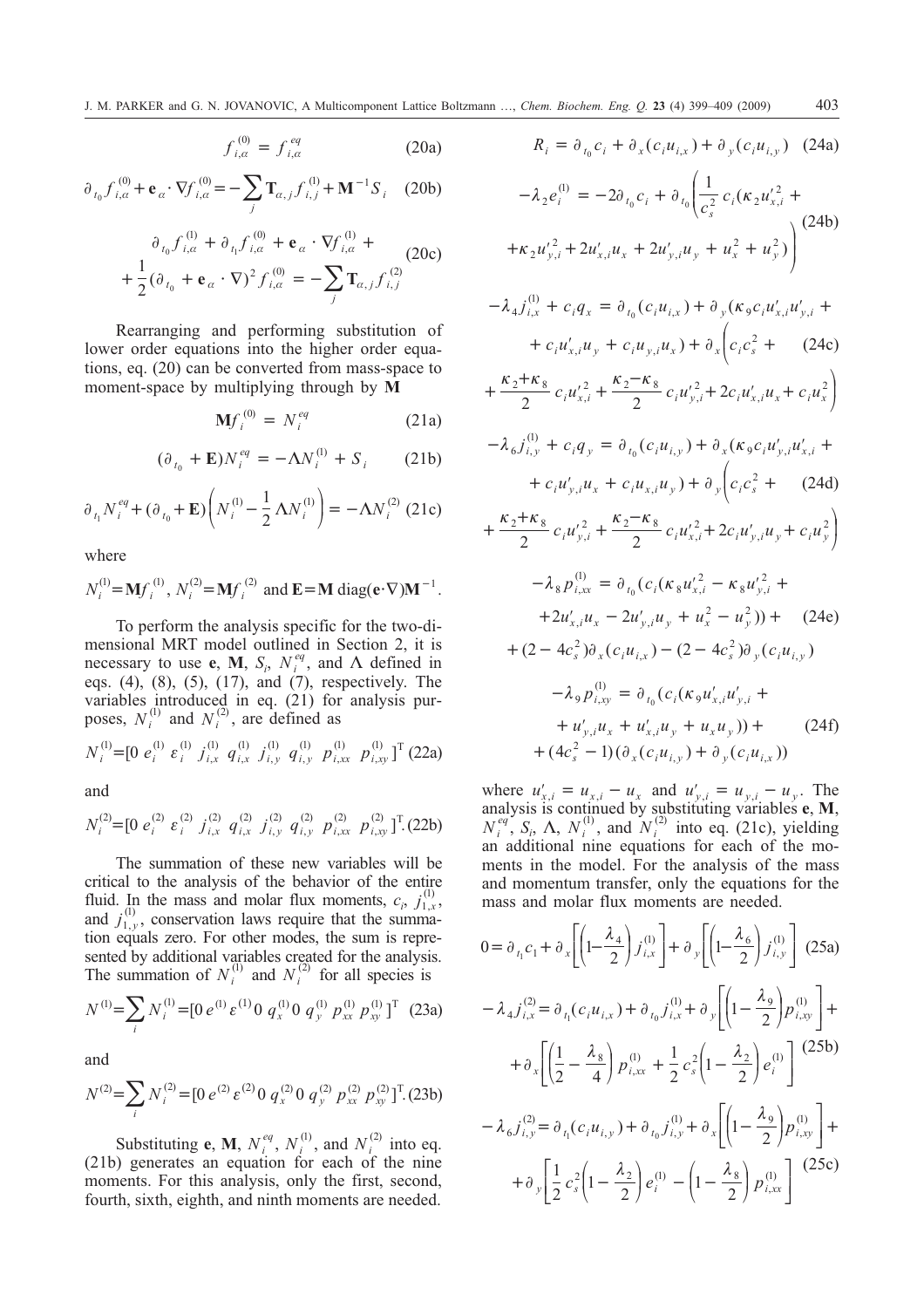Eq. (24) and eq. (25) are the foundation from which the mass and momentum transfer behavior is analyzed.

#### 3.1 Mass transfer analysis in two dimensions

To determine the mass transfer behavior, eq. (24a) and  $\varepsilon$  times eq. (25a) are added, recognizing that  $\partial_{t_0} c_i + \varepsilon \partial_{t_1} c_i = \partial_t c_i$  from eq. (18).

$$
\partial_t c_i + \partial_x (c_i u_{i,x}) + \partial_y (c_i u_{i,y}) +
$$

$$
+ \varepsilon \partial_x \left[ \left( 1 - \frac{\lambda_4}{2} \right) j_{i,x}^{(1)} \right] + \varepsilon \partial_y \left[ \left( 1 - \frac{\lambda_6}{2} \right) j_{1,y}^{(1)} \right] = R_i
$$

Unknowns  $j_{i,x}^{(1)}$  and  $j_{i,y}^{(1)}$  can be removed by solving eq. (24c) and eq. (24d)

$$
j_{i,x}^{(l)} = -\frac{1}{\lambda_4} \bigg[ \partial_{t_0} (c_i u_{i,x}) + \partial_y (\kappa_9 c_i u'_{x,i} u'_{y,i} ++ c_i u'_{x,i} u_y + c_i u_{y,i} u_x) + \partial_x \bigg( c_s^2 c_i + \frac{\kappa_2 + \kappa_8}{2} c_i u'_{x,i}^2 ++ \frac{\kappa_2 - \kappa_8}{2} c_i u'_{y,i}^2 + 2c_i u'_{x,i} u_x + c_i u_x^2 \bigg) - c_i g_x \bigg]
$$
  

$$
j_{i,y}^{(l)} = -\frac{1}{\lambda_6} \bigg[ \partial_{t_0} (c_i u_{i,y}) + \partial_x (\kappa c_i u'_{y,i} u'_{x,i} ++ c_i u'_{y,i} u_x + c_i u_{x,i} u_y) + \partial_y \bigg( c_s^2 c_i + \frac{\kappa_2 + \kappa_8}{2} c_i u'_{y,i}^2 ++ \frac{\kappa_2 - \kappa_8}{2} c_i u'_{x,i}^2 + 2c_i u'_{y,i} u_y + c_i u_y^2 \bigg) - c_i g_y \bigg]
$$

and substituting into eq. (26). This can be written in vector form as

$$
\partial_t c_i + \nabla \cdot (c_i \mathbf{u}_i) - \varepsilon \nabla \cdot \begin{bmatrix} \frac{1}{\lambda_4} - \frac{1}{2} & 0 \\ 0 & \frac{1}{\lambda_6} - \frac{1}{2} \end{bmatrix} .
$$

$$
\cdot \nabla c_i c_s^2 - R_i = \nabla \cdot \Gamma \qquad (27)
$$

where  $\Gamma = (\Gamma_x, \Gamma_y)$ .

$$
\Gamma_x = \varepsilon \left( \frac{1}{\lambda_4} - \frac{1}{2} \right) \left[ \partial_{t_0} (c_i u_{i,x}) + \partial_y (\kappa_9 c_i u'_{x,i} u'_{y,i} +
$$
  
+  $c_i u'_{x,i} u_y + c_i u_{y,i} u_x) + \partial_x \left( \frac{\kappa_2 + \kappa_8}{2} c_i u'_{x,i}^2 +$   
+  $\frac{\kappa_2 - \kappa_8}{2} c_i u'_{y,i}^2 + 2c_i u'_{x,i} u_x + c_i u_x^2 \right) - c_i g_x \right]$ 

$$
\Gamma_{y} = \varepsilon \left( \frac{1}{\lambda_{6}} - \frac{1}{2} \right) \left[ \partial_{t_{0}} (c_{i} u_{i,y}) + \partial_{x} (\kappa_{9} c_{i} u_{y,i} u_{x,i} +
$$
  
+  $c_{i} u_{y,i} u_{x} + c_{i} u_{x,i} u_{y}) + \partial_{y} \left( \frac{\kappa_{2} + \kappa_{8}}{2} c_{i} u_{y,i}^{'2} +$   
+  $\frac{\kappa_{2} - \kappa_{8}}{2} c_{i} u_{x,i}^{'2} + 2c_{i} u_{y,i}^{'2} u_{y} + c_{i} u_{y}^{2} \right) - c_{i} g_{y}$ 

Substituting the definition of u*<sup>i</sup>* from eq. (12) into eq. (27):

$$
\partial_{t} c_{i} + \nabla \cdot (c_{i} \mathbf{u}) - \nabla \cdot (D_{i} c_{i} \nabla \ln \gamma_{i}) +
$$
  
+ 
$$
\nabla \cdot (D_{i} c_{i} \nabla \ln c) + \nabla \cdot (c_{i} \mathbf{u}_{corr}) + \nabla \cdot (c_{i} \mathbf{u}_{i,corr}) -
$$
  
- 
$$
\varepsilon \nabla \cdot \begin{bmatrix} \frac{1}{\lambda_{4}} - \frac{1}{2} & 0 \\ 0 & \frac{1}{\lambda_{6}} - \frac{1}{2} \end{bmatrix} \cdot \nabla c_{i} c_{s}^{2} - R_{i} = \nabla \cdot \Gamma
$$
 (28)

The target for this work is diffusion driven by gradients of chemical potential given in eq. (1). The diffusive flux term can be rearranged to a form similar to that present in eq. (28).

$$
\nabla \cdot \mathbf{J}_i = -\nabla \cdot \left( c_i \frac{D_i}{RT} \nabla \mu_i \right) = -\nabla \cdot (D_i c_i \nabla \ln \gamma_i x_i) =
$$
\n
$$
= -\nabla \cdot (D_i c_i \nabla \ln \gamma_i + D_i \nabla c_i - D_i c_i \nabla \ln c)
$$
\n(29)

Comparing eq. (28) and eq. (29) it can easily be seen that to obtain the desired expression for diffusive flux, the relationship between  $D_i$  and the relaxation rates  $\lambda_4$  and  $\lambda_6$  must be,

$$
D_i = \delta_i c_s^2 \left( \frac{1}{\lambda_4} - \frac{1}{2} \right) = \delta_i c_s^2 \left( \frac{1}{\lambda_6} - \frac{1}{2} \right) \tag{30}
$$

where  $\varepsilon \approx \delta_{t}$ . This establishes the important relationship between the relaxation rates  $\lambda_4$  and  $\lambda_6$  and the diffusion coefficient  $D_i$ . With this development, the flux expression and diffusion coefficient relationship can be substituted into eq. (28).

$$
\partial_{t} c_{i} + \nabla \cdot (c_{i} \mathbf{u}) - \nabla \cdot \left( c_{i} \frac{D_{i}}{RT} \nabla \mu_{i} \right) + \nabla \cdot (c_{i} \mathbf{u}_{\text{corr}}) + \n+ \nabla \cdot (c_{i} \mathbf{u}_{i,\text{corr}}) - R_{i} = \nabla \cdot \Gamma
$$
\n(31)

The relationship between diffusion coefficient and relaxation rates can also be substituted into the definition of  $\Gamma$  yielding

$$
\Gamma_x = \frac{D_i}{c_s^2} \bigg[ \partial_{t_0} (c_i u_{i,x}) + \partial_y (\kappa_9 c_i u'_{x,i} u'_{y,i} +
$$
  
+  $c_i u'_{x,i} u_y + c_i u_{y,i} u_x) + \partial_x \bigg( \frac{\kappa_2 + \kappa_8}{2} c_i u'_{x,i}^2 + (32a) + \frac{\kappa_2 - \kappa_8}{2} c_i u'_{y,i}^2 + 2c_i u'_{x,i} u_x + c_i u_x^2 \bigg) - c_i g_x \bigg]$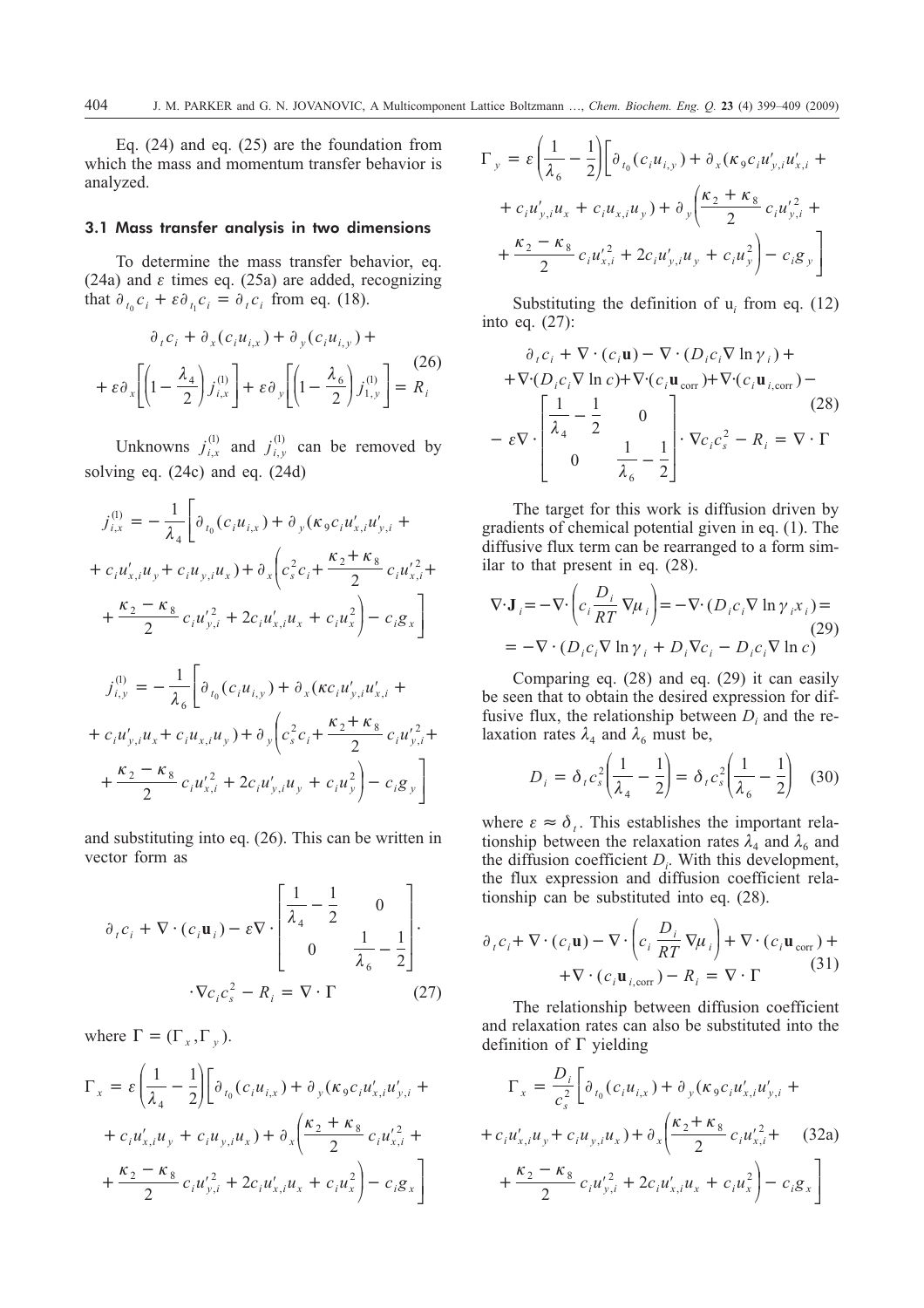$$
\Gamma_{y} = \frac{D_{i}}{c_{s}^{2}} \bigg[ \partial_{t_{0}} (c_{i} u_{i,y}) + \partial_{x} (\kappa_{9} c_{i} u_{y,i} u_{x,i} +
$$
  
+  $c_{i} u_{y,i} u_{x} + c_{i} u_{x,i} u_{y}) + \partial_{y} \bigg( \frac{\kappa_{2} + \kappa_{8}}{2} c_{i} u_{y,i}^{'2} + (32b)$   
+  $\frac{\kappa_{2} - \kappa_{8}}{2} c_{i} u_{x,i}^{'2} + 2c_{i} u_{y,i}^{'2} u_{y} + c_{i} u_{y}^{2} \bigg) - c_{i} g_{y} \bigg]$ 

In evaluating  $\Gamma$ , with appropriate assumptions,<sup>5</sup> it can be assumed that

$$
\partial_{t_0}(c_i u_{x,i}) \approx -[\partial_x(c_i u_{x,i}^2) + \partial_y(c_1 u_{x,i} u_{y,i})]_{\lambda_4=1}
$$
(33a)  

$$
\partial_{t_0}(c_i u_{y,i}) \approx -[\partial_y(c_i u_{y,i}^2) + \partial_x(c_1 u_{y,i} u_{x,i})]_{\lambda_6=1}
$$
(33b)

which when substituted into eq.  $(32)$  becomes negligible at low Mach numbers. Assuming low Mach numbers in the model,  $u_i/c_s \ll 1$ , it is apparent that  $\Gamma$  will reduce to

$$
\Gamma = -\frac{D_i}{c_s^2} c_i \mathbf{g}.
$$

It is interesting to note that if this development was for the consideration of a kinetic gas, the presence of  $\nabla$  $\sqrt{ }$  $\overline{\mathcal{L}}$  $\Big\}$  $\setminus$ J  $\Big\}$ *D c*  $\frac{i}{c}$  *c*  $\int_{s}^{t}$  *c*<sub>i</sub>**g** would be a fundamentally correct effect of gravitational forces on diffusion as when eq. (2) defines chemical potential, given that for a kinetic gas  $c_s^2 = \frac{RT}{M}$  $\frac{a}{s}$  =  $\frac{M}{M}$ . This is not the case, however, for the liquid systems being considered. Therefore, at low single species Mach numbers, the remaining part of  $\Gamma$  should be corrected by setting

$$
\mathbf{u}_{i, \text{corr}} = -\frac{D_i}{c_s^2} \mathbf{g} \text{ when } \frac{\mathbf{u}_i}{c_s} < 1.
$$

### 3.2 Momentum transfer analysis in two dimensions

For the analysis of the momentum transfer, the focus will not be on a single species in the mixture but on the fluid as a whole. Summing eq. (26) for all the species,

$$
\sum_{i} \left[ \partial_{i} c_{i} + \partial_{x} (c_{i} u_{i,x}) + \partial_{y} (c_{i} u_{i,y}) + \partial_{x} \left[ \left( 1 - \frac{\lambda_{4}}{2} \right) j_{i,x}^{(1)} \right] + \varepsilon \partial_{y} \left[ \left( 1 - \frac{\lambda_{6}}{2} \right) j_{i,y}^{(1)} \right] \right] = \sum_{i} R_{i}
$$

$$
\partial_{i} c + \partial_{x} (c u_{x}) + \partial_{y} (c u_{y}) = 0 \qquad (34)
$$

the molar continuity equation is obtained, recognizing that mass conservation requires that  $\sum_i R_i = 0$  and eq. (23a) requires that  $\Sigma_{i} j_{i,x}^{(1)} = 0$  and  $\Sigma_{i} j_{i,y}^{(1)} = 0$ . To

obtain the mass-based continuity equation, eq. (34) is multiplied through by the average molecular weight, *M*.

$$
\partial_t \rho + \partial_x (\rho u_x) + \partial_y (\rho u_y) = 0 \tag{35}
$$

To derive the differential equations for momentum transfer, eq. (24c) and  $\varepsilon$  times eq. (25b) are added together in the *x*-direction and eq. (24d) and  $\epsilon$  times eq. (25c) are added together in the *y*-direction. The resultant expressions are summed over all species.

$$
0 = \partial_{t}(cu_{x}) + \partial_{x}\left[c_{s}^{2}c + \frac{\kappa_{2} + \kappa_{8}}{2}\sum_{i}\left[c_{i}u_{x,i}^{2}\right] + \frac{\kappa_{2} - \kappa_{8}}{2}\sum_{i}\left[c_{i}u_{y,i}^{2}\right] + cu_{x}^{2}\right] + \varepsilon \partial_{y}\left[\left(1 - \frac{\lambda_{9}}{2}\right)p_{xy}^{(1)}\right] + \frac{\varepsilon}{2}\left[\kappa_{9}\sum_{i}\left[c_{i}u_{x,i}^{2}u_{y,i}^{2}\right] + cu_{y}u_{x}\right] + (36a) + \varepsilon \partial_{x}\left[\left(\frac{1}{2} - \frac{\lambda_{8}}{4}\right)p_{xx}^{(1)} + \frac{1}{2}c_{s}^{2}\left(1 - \frac{\lambda_{2}}{2}\right)e^{(1)}\right] - cg_{x}
$$
  

$$
0 = \partial_{t}(cu_{y}) + \partial_{y}\left[c_{s}^{2}c + \frac{\kappa_{2} + \kappa_{8}}{2}\sum_{i}\left[c_{i}u_{y,i}^{2}\right] + \frac{\kappa_{2} - \kappa_{8}}{2}\sum_{i}\left[c_{u_{x,i}}^{2}\right] + cu_{y}^{2}\right] + \varepsilon \partial_{x}\left[\left(1 - \frac{\lambda_{9}}{2}\right)p_{xy}^{(1)}\right] + \frac{\varepsilon}{2}\left[\kappa_{9}\sum_{i}\left[c_{i}u_{y,i}^{2}u_{x,i}^{2}\right] + cu_{x}u_{y}\right] + (36b) + \varepsilon \partial_{y}\left[\frac{1}{2}c_{s}^{2}\left(1 - \frac{\lambda_{2}}{2}\right)e^{(1)} - \left(\frac{1}{2} - \frac{\lambda_{8}}{4}\right)p_{xx}^{(1)}\right] - cg_{y}
$$

In eq. (36),  $e^{(1)}$ ,  $p_{xx}^{(1)}$ , and  $p_{xy}^{(1)}$  can be found by summing eq. (24b),  $(24e)$ , and  $(24f)$  and solving for the unknown variables

$$
e^{(1)} = -\frac{1}{\lambda_2} \partial_{t_0} \left( -2c + \frac{1}{c_s^2} \kappa_2 \sum_i (c_i (u_{i,x}^2 + u_{i,y}^2)) + \frac{c}{c_s^2} (u_x^2 + u_y^2) \right)
$$
(37a)

$$
p_{xx}^{(1)} = -\frac{1}{\lambda_s} \left[ \partial_{t_0} \left( \kappa_s \sum_i \left( c_i (u_{x,i}^{\prime 2} - u_{y,i}^{\prime 2}) \right) + c u_x^2 - c u_y^2 \right) + (2 - 4 c_s^2) (\partial_x (c u_x) - \partial_y (c u_y)) \right] (37b)
$$

$$
p_{xy}^{(1)} = -\frac{1}{\lambda_9} \left[ \partial_{t_0} \left( \kappa_9 \sum_i (c_i u'_{x,i} u'_{y,i}) + c u_x u_y \right) + \\ + (4c_s^2 - 1) (\partial_x (c u_y) + \partial_y (c u_x)) \right] \tag{37c}
$$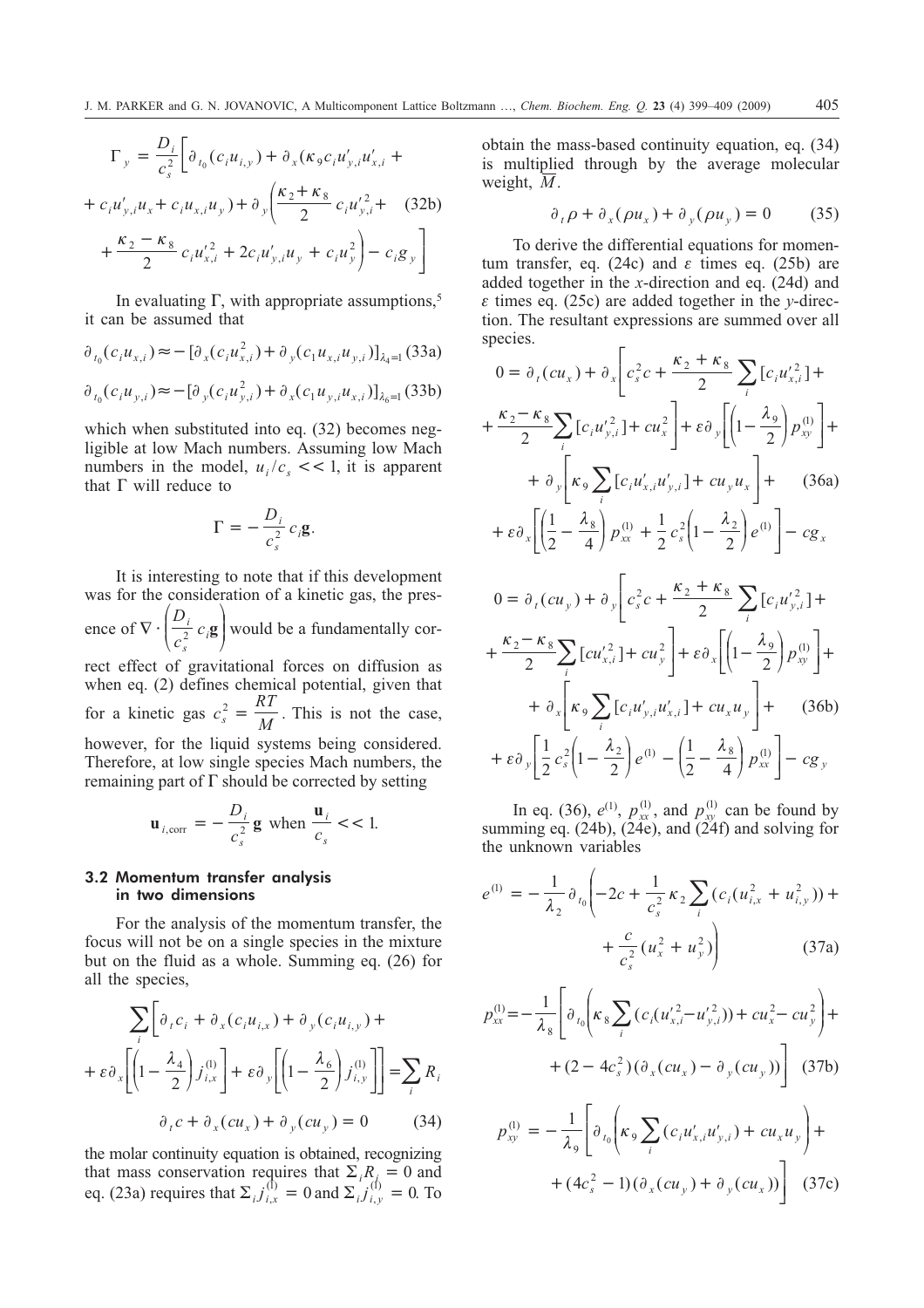while the term  $\partial_{t_0} c$  can be substituted for in  $e^{(1)}$  by summing eq.  $(24a)$  for all species.

$$
\partial_{t_0} c = -\partial_x (c u_x) - \partial_y (c u_y) \tag{37d}
$$

Substituting eq. (37) and the continuity equation, eq. (34), into eq. (36) and assuming low Mach numbers,  $\mathbf{u}$ ,  $/c$ ,  $<<$  1, eq. (38) is obtained.

$$
c\partial_t u_x + cu_x \nabla \cdot \mathbf{u} = -\partial_x (c_s^2 c) +
$$
  
+  $\varepsilon \partial_x \left[ \left( \frac{1}{\lambda_s} - \frac{1}{2} \right) \left( \frac{2 - 4c_s^2}{2} (\partial_x (cu_x) - \partial_y (cu_y)) \right) \right] +$   
+  $\varepsilon \partial_y \left[ \left( \frac{1}{\lambda_9} - \frac{1}{2} \right) (4c_s^2 - 1) (\partial_x (cu_y) + \partial_y (cu_x)) \right] +$   
+  $\varepsilon \partial_x \left[ \left( \frac{1}{\lambda_2} - \frac{1}{2} \right) c_s^2 (\partial_x (cu_x) + \partial_y (cu_y)) \right] + cg_x -$   
-  $\partial_x \left[ \frac{\kappa_2 + \kappa_8}{2} \sum_i [c_i u_{x,i}^2] + \frac{\kappa_2 - \kappa_8}{2} \sum_i [c_i u_{y,i}^2] \right] -$   
-  $\partial_y \left[ \kappa_9 \sum_i [c_i u_{x,i}^2 u_{y,i}^2] \right]$  (38a)

$$
c\partial_t u_y + cu_y \nabla \cdot \mathbf{u} = -\partial_y (c_s^2 c) +
$$
  
+  $\varepsilon \partial_y \left[ \left( \frac{1}{\lambda_s} - \frac{1}{2} \right) \left( \frac{2 - 4c_s^2}{2} (\partial_y (cu_y) - \partial_x (cu_x)) \right) \right] +$   
+  $\varepsilon \partial_x \left[ \left( \frac{1}{\lambda_9} - \frac{1}{2} \right) (4c_s^2 - 1) (\partial_y (cu_x) + \partial_x (cu_y)) \right] +$   
+  $\varepsilon \partial_y \left[ \left( \frac{1}{\lambda_2} - \frac{1}{2} \right) c_s^2 (\partial_y (cu_y) + \partial_x (cu_x)) \right] + cg_y -$   
-  $\partial_y \left[ \frac{\kappa_2 + \kappa_8}{2} \sum_i [c_i u'_{y,i}] + \frac{\kappa_2 - \kappa_8}{2} \sum_i [c_i u'_{x,i}] \right] -$   
-  $\partial_x \left[ \kappa_9 \sum_i [c_i u'_{x,i} u'_{y,i}] \right]$  (38b)

In the Navier-Stokes equations, the viscous terms are of the form

$$
\nu(\partial_{xx}^2 u_x + \partial_{yy}^2 u_x) + \zeta \partial_x (\partial_x u_x + \partial_y u_y)
$$
  

$$
\nu(\partial_{xx}^2 u_y + \partial_{yy}^2 u_y) + \zeta \partial_y (\partial_x u_x + \partial_y u_y)
$$

where  $\nu$  is the kinematic viscosity and  $\zeta$  is the bulk viscosity of a fluid. Comparing these terms with the viscous terms in eq. (38) it is apparent that  $c_s = \frac{1}{\sqrt{3}}$ and the relationships between  $\lambda_2$ ,  $\lambda_8$ ,  $\lambda_9$ ,  $\nu$ , and  $\zeta$  are given by

$$
\nu = \delta_t c_s^2 \left( \frac{1}{\lambda_s} - \frac{1}{2} \right) = \delta_t c_s^2 \left( \frac{1}{\lambda_s} - \frac{1}{2} \right)
$$

$$
\zeta = \delta_t c_s^2 \left( \frac{1}{\lambda_2} - \frac{1}{2} \right),
$$

where  $\varepsilon = \delta_t$  and viscosity is constant. Defining pressure as  $P = \overline{M} c c_s^2$  and making the above substitutions, eq. (38) can be rewritten in vector form as

$$
c\partial_{t}\mathbf{u} + c\mathbf{u} \cdot \nabla \mathbf{u} = -\nabla \frac{P}{\overline{M}} + \nu \nabla^{2}(c\mathbf{u}) +
$$
  
+  $\xi \nabla (\nabla \cdot (c\mathbf{u})) + c\mathbf{g} + \nabla \cdot \mathbf{S}$  (39)

where **S** is the tensor of surface interactions.

$$
\mathbf{S} = \frac{\kappa_{8} - \kappa_{2}}{2} \left[ \sum_{i} [c_{i} | \mathbf{u}_{i}'|^{2}] \right] \cdot \mathbf{I} -
$$

$$
- \left[ \frac{\kappa_{8} - \kappa_{9}}{\kappa_{9} - \kappa_{8}} \right] \cdot \sum_{i} |c_{i} \mathbf{u}_{i}' \otimes \mathbf{u}_{i}'|
$$
(40)

It should be noted that "." represents the Hadamard (entrywise) product and  $\mathbf{u}'_i = (u'_{x,i}, u'_{y,i})$ . The inclusion of a tensor to describe stresses resulting from diffuse interfaces has been considered for both gas-liquid and liquid-liquid systems.10–14 For a binary liquid-liquid system that is allowed to be compressible, Anderson *et al.*<sup>15</sup> derived a stress tensor of the form

$$
\mathbf{S} = \frac{1}{2}\kappa |\phi|^2 \cdot \mathbf{I} - \kappa \phi \otimes \phi \tag{41}
$$

where  $\phi$  is an order function used to indicate the presence of the interface. In the work of Anderson *et al.*, <sup>15</sup> the gradient of a mass fraction of one of the species is used for  $\phi$ . In this work, using **u**<sup> $\prime$ </sup> as the order function, weighted by concentration and summed over all species, eq. (40) matches the stress tensor in eq. (41) by setting  $\kappa_2 = 0$ ,  $\kappa_8 = \kappa$ , and  $\kappa_{\rm g} = \kappa$  where  $\kappa$  is a global surface energy factor. From this development,  $\kappa_3$  cannot be determined and will be assumed to be equal to  $\kappa$  in this work.

Finally, the density-based Navier-Stokes equations are recovered from the two dimensional model by multiplying eq. (39) by the average molecular weight *M*.

$$
\rho \partial_t \mathbf{u} + \rho \mathbf{u} \cdot \nabla \mathbf{u} = -\nabla P + \nu \nabla^2 (\rho \mathbf{u}) +
$$
  
+  $\xi \nabla (\nabla \cdot (\rho \mathbf{u})) + \rho \mathbf{g} + \overline{M} \nabla \cdot \mathbf{S}$  (42)

#### 3.3 Results of analysis

In the above development, expressions for  $c_s$ ,  $\kappa_2$ ,  $\kappa_3$ ,  $\kappa_8$ , and  $\kappa_9$  were derived. Incorporating these expressions into the model, simplified expressions for **M** and  $N_i^{eq}$  are obtained. The form of **M**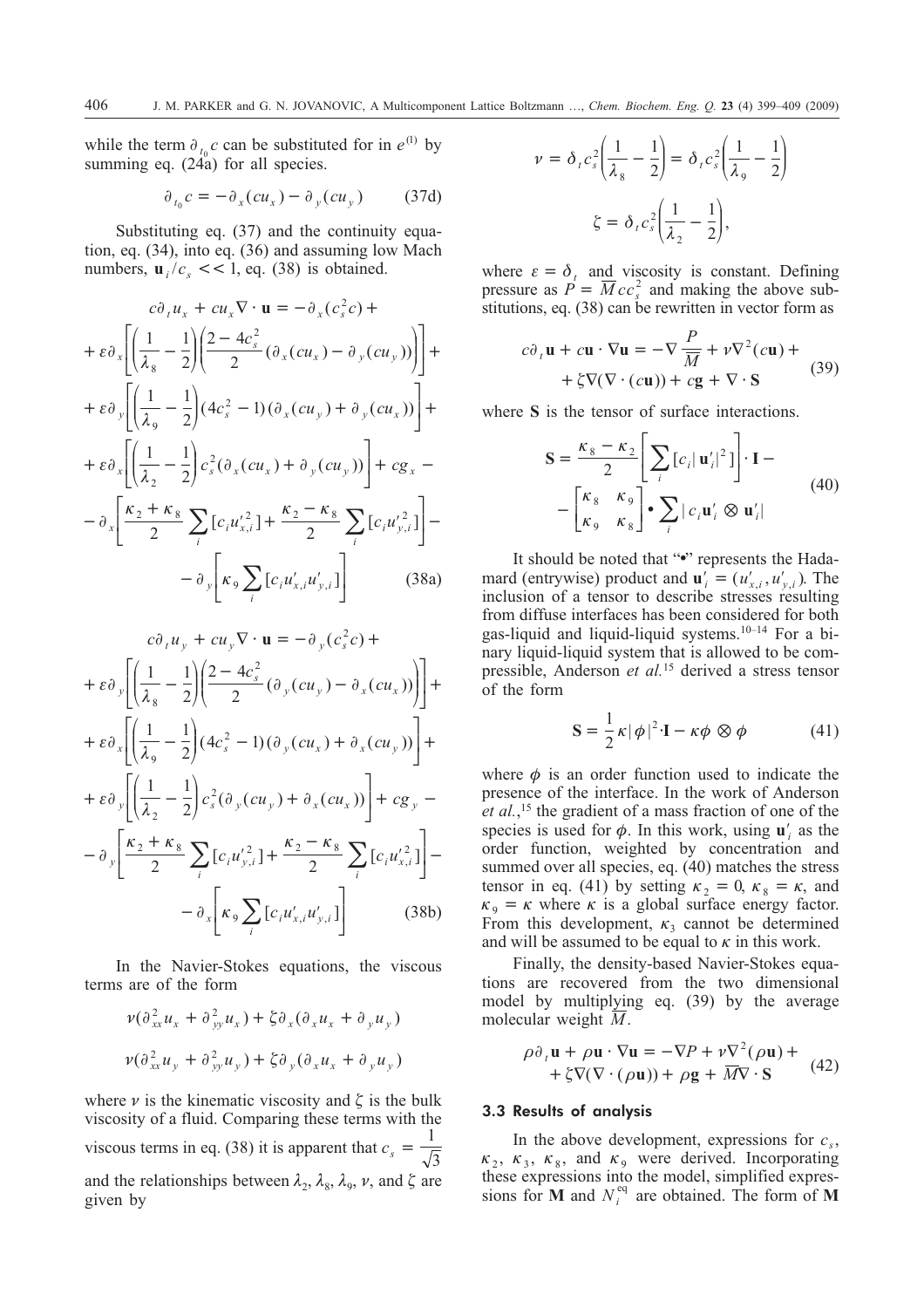becomes consistent with the transformation matrix used in previous work<sup>7,8</sup> and  $N_i^{eq}$  becomes

$$
N_i^{eq} = \begin{bmatrix} c_i \\ -2c_i + 3c_i(u_x^2 + u_y^2 + 2u'_{x,i}u_x + 2u'_{y,i}u_y) \\ c_i - 3c_i(u_x^2 + u_y^2 + 2u'_{x,i}u_x + 2u'_{y,i}u_y + \kappa u'_{x,i}^2 + \kappa u'_{y,i}^2) \\ + 2u'_{y,i}u_y + \kappa u'_{x,i}^2 + \kappa u'_{y,i}^2) \\ c_iu_{x,i} \\ c_iu_{y,i} \\ -c_iu_{y,i} \\ c_i(u_x^2 - u_y^2 + 2u'_{x,i}u_x - 2u'_{y,i}u_y + \kappa u'_{x,i}^2 - \kappa u'_{y,i}^2) \\ c_i(u_xu_y + u'_{x,i}u_y + u'_{y,i}u_x + \kappa u'_{x,i}u'_{y,i}) \end{bmatrix}
$$

The relationship between physical transport coefficients in a fluid and relaxation rates in a model was derived for  $\lambda_2$ ,  $\lambda_4$ ,  $\lambda_6$ ,  $\lambda_8$ , and  $\lambda_9$ .

mass transfer

$$
\lambda_4 = \lambda_6 = \left(\frac{D_i}{\delta_i c_s^2} + \frac{1}{2}\right)^{-1} = \lambda_D \qquad (44a)
$$

momentum transfer

$$
\lambda_8 = \lambda_9 = \left(\frac{\nu}{\delta_r c_s^2} + \frac{1}{2}\right)^{-1} = \lambda_\nu \qquad (44b)
$$

momentum transfer

$$
\lambda_2 = \left(\frac{\zeta}{\delta_r c_s^2} + \frac{1}{2}\right)^{-1} = \lambda_\zeta \tag{44c}
$$

Based on the numerical analysis, the values of all other relaxation times will not have an effect on the accuracy of the mass and momentum transfer in the model. It has been observed, however, that the relaxation times of the energy flux moments in both x- and y-directions do affect the chemical equilibrium in a multiphase system and should be set to  $\lambda_{D}$ . The value of  $\lambda_3$  can be adjusted for stability rather than accuracy and in this work has been set to 1. With these considerations, the relaxation matrix of the model  $\Lambda$  is

$$
\Lambda = \text{diag}(1, \lambda_{\xi}, 1, \lambda_{D}, \lambda_{D}, \lambda_{D}, \lambda_{D}, \lambda_{\nu}, \lambda_{\nu}).
$$

## **4. Multiphase performance of model**

The performance of the model was tested for a binary system of methyl diethylamine (*a*) and water (*b*), modeled using the Margules equations

$$
RT \ln \gamma_a = (A + 3B)x_b^2 - 4Bx_b^3
$$
  

$$
RT \ln \gamma_b = (A - 3B)x_a^2 + 4Bx_a^3
$$

where for at 20 °C, the constants *A* and *B* are given by Koretsky16 as

$$
A = 6359
$$
 J mol<sup>-1</sup> and  $B = -384$  J mol<sup>-1</sup>

The predicted phase compositions at equilibrium for methyl diethylamine are 85.5 mol % in the methyl diethylamine-rich phase, and 10.1 mol % in the water-rich phase.

#### 4.1 Equilibrium compositions

The ability of the model to reproduce the equilibrium phase compositions was tested for bubbles with radii of  $12 \delta_x$ ,  $18 \delta_x$ ,  $35 \delta_x$ , as well as a flat interface  $(r = \infty)$ . For each radius, the system was tested at surface energy factors  $E<sub>o</sub>$  of 0.0, 1.0, 2.0, and 4.0 and diffusion coefficients  $D_m$  between  $3.33 \cdot 10^{-3} \delta_x^2/\delta_t$  and 0.333  $\delta_x^2/\delta_t$ , where the surface energy strength is defined as  $E_a = 36 \kappa D_m^2$ . The results of this testing, displayed in Fig. 1, show that the method is capable of simulating equilibrium compositions with  $\pm 2$  mol % of the expected compositions.



Fig. 1 – *Methyl Diethylamine (MD) – Water – Equilibrium phase composition; varying diffusion coefficient and bubble radius;*  $\lambda_v = 1.0$  *and*  $\mathbf{u} = 0.0$ 

Numerically, the equilibrium phase composition appears to have little dependence on the value of the diffusion coefficient while a stronger dependence on surface energy and bubble radius. The dependence of equilibrium composition on bubble radius has been previously found to have a major influence on the minimum bubble size that can be sustained in a system.<sup>5</sup> It should be noted that the model is able to maintain phase separation at zero surface tension  $(E_{\sigma} = 0)$ , indicative of the independence between phase separation and surface tension in the model. The accuracy and usability of a model greatly depend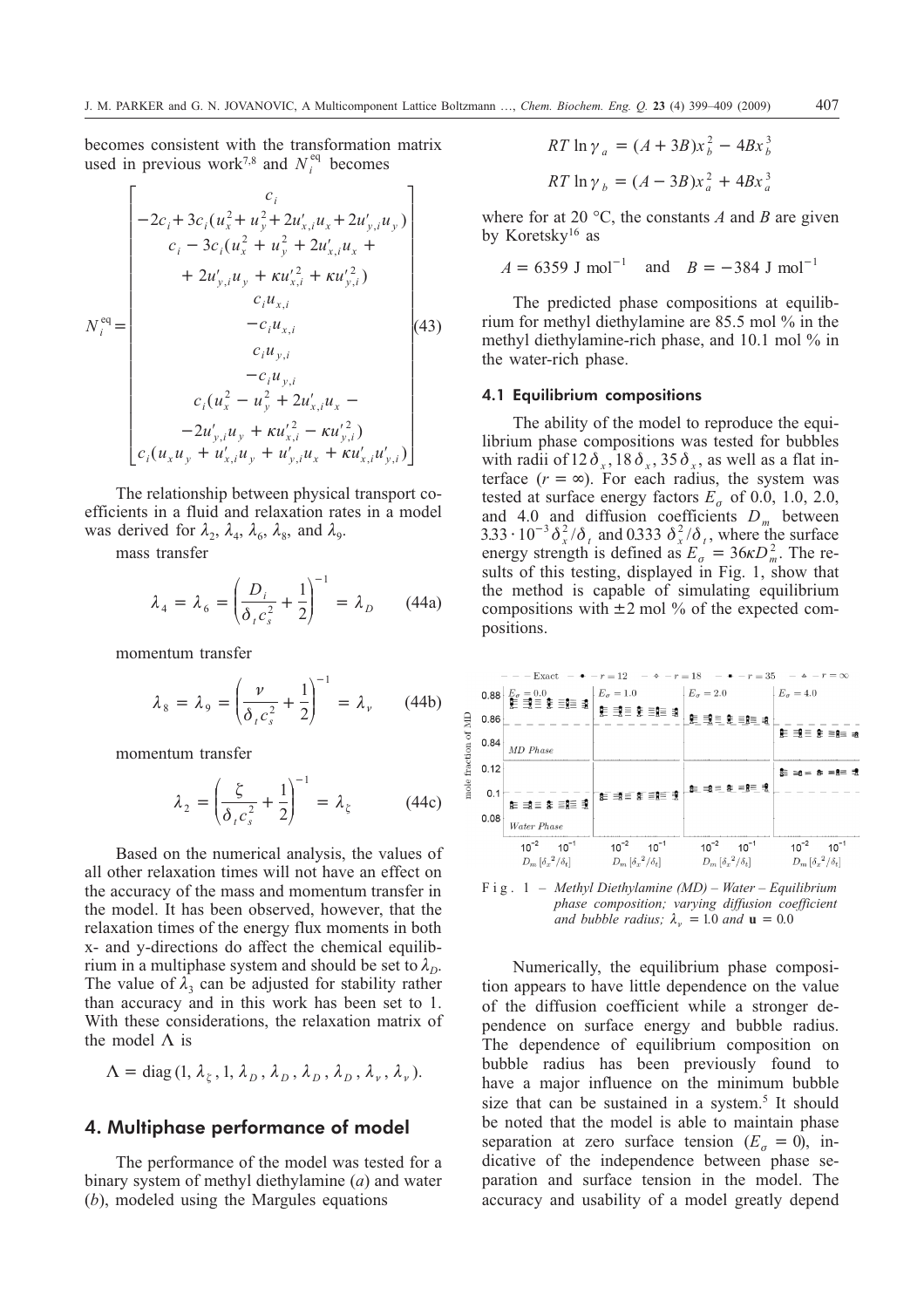on the ability of a model to simulate a consistent physical situation at different length and time scales.

#### 4.2 Surface tension

To measure the strength of surface tension in the model, the Young-Laplace equation,<sup>17</sup>  $\Delta P = \sigma/r$ , can be used to correlate pressure increase within a 2D bubble to the surface tension  $\sigma$  and the bubble radius *r*. Because the pressure in a lattice Boltzmann model scales with total concentration, the pressure drop in the surface tensions must scale as well. This results in a pressure drop relationship of the form

$$
\Delta P = \frac{\hat{\sigma}}{r} c_{\beta}
$$

where  $c_{\beta}$  and  $\hat{\sigma}$  are the total concentration outside a bubble and the surface tension per total concentration, respectively. Examining the interfacial stress tensor in Section 3.2, it is seen that the surface tension strength should be proportional to  $E_a = 36 \kappa D_m^2$ . In this case, it is expected that the following relationship will hold:

$$
\Delta P = q \frac{\kappa D_m^2}{r} c_\beta
$$

where *q* is an experimentally-determined proportionality constant dependent on the strength of intermolecular interactions at the interface. For the methyl diethylamine – water system, the value of *q* was determined by fitting eq. (45) to the equilibrium data collected in Section 4.1.

The results from the testing of the methyl diethylamine – water system are shown in Fig. 2.



Fig. 2 – *Methyl Diethylamine (MD) – Water – Plot of pressure difference (c<sub>s</sub>* $\Delta c$ ) against  $kD_m^2r^{-1}c_\beta$ . From the linear fit, the surface tension *is*  $\hat{\sigma} = 1.983 \cdot 10^{-2} E_{\sigma}$ .

The empirical fit of this data to the Young-Laplace equation yield as value of 0.714 for *q*. From this, it follows that  $\hat{\sigma} = 1.983 \cdot 10^{-2} E_{\sigma}$ . The fit has an  $R^2$  value of 0.9982, indicating very good agreement with the Young-Laplace equation.

## 4.3 Spurious velocities

In multiphase lattice Boltzmann modeling, the development of eddies around a curved interface is a well-known artifact. Because these so-called spurious velocities are completely non-physical, it is desirable to minimize or eliminate these formations. Although the lattice Boltzmann models developed in this work are not completely free of spurious velocities as demonstrated by Lee and Fischer,<sup>18</sup> in this work spurious velocities have been eliminated at zero surface tension.

To quantify the degree of the spurious velocities with other models and systems, the spurious velocity capillary number is introduced. It has been found that the spurious velocities in a simulation are proportional to  $\hat{\sigma}/\nu$ , from which a constant spurious velocity capillary number can be defined.19,20

$$
\mathrm{Ca}_{s} = \frac{u_{\mathrm{spur}} \nu}{\hat{\sigma}}
$$

In this work it was found that for each system,  $Ca<sub>s</sub>$  changes with diffusion coefficient  $D<sub>m</sub>$ . The calculated values of  $Ca<sub>s</sub>$  are listed in Table 1 for the different values of  $\lambda_D$  tested.

Table 1 – *Capillary numbers for spurious velocities for methyl diethylamine – water system*

| $1/\lambda_D$ 0.51 0.5316 0.6 0.8162 1.5 |  |                                                                                                                               |
|------------------------------------------|--|-------------------------------------------------------------------------------------------------------------------------------|
|                                          |  | $Cas$ 3.61 · 10 <sup>-3</sup> 3.08 · 10 <sup>-3</sup> 2.96 · 10 <sup>-3</sup> 8.37 · 10 <sup>-3</sup> 2.14 · 10 <sup>-2</sup> |

In these tests, values from  $\approx 3 \cdot 10^{-3}$  to  $\approx 2 \cdot 10^{-2}$  were measured. For comparison, Lallemand *et al.*<sup>20</sup> report a  $Ca<sub>s</sub>$  of approximately  $7.0 \cdot 10^{-5}$  in the front-tracking lattice Boltzmann model – a full order of magnitude lower than measured in this work. Comparing to other diffuse interface models, the data collected by Hou *et*  $al.^{21}$  indicate a Ca<sub>s</sub> of approximately  $6 \cdot 10^{-2}$  for the Rothman-Keller<sup>22,23</sup> model and approximately  $2.2 \cdot 10^{-2}$  for the Shan-Chen model.<sup>24</sup> Therefore, a significant reduction in spurious velocities can be expected compared to the traditional implementations of these lattice Boltzmann models.

## **5. Conclusions**

In this paper, we outline a multicomponent lattice Boltzmann model for the simulation of convective and diffusive transport in multiphase fluids. The phase separation is achieved in this model by modeling the diffusive flux of a component as being driven by gradients of chemical potential. Do-